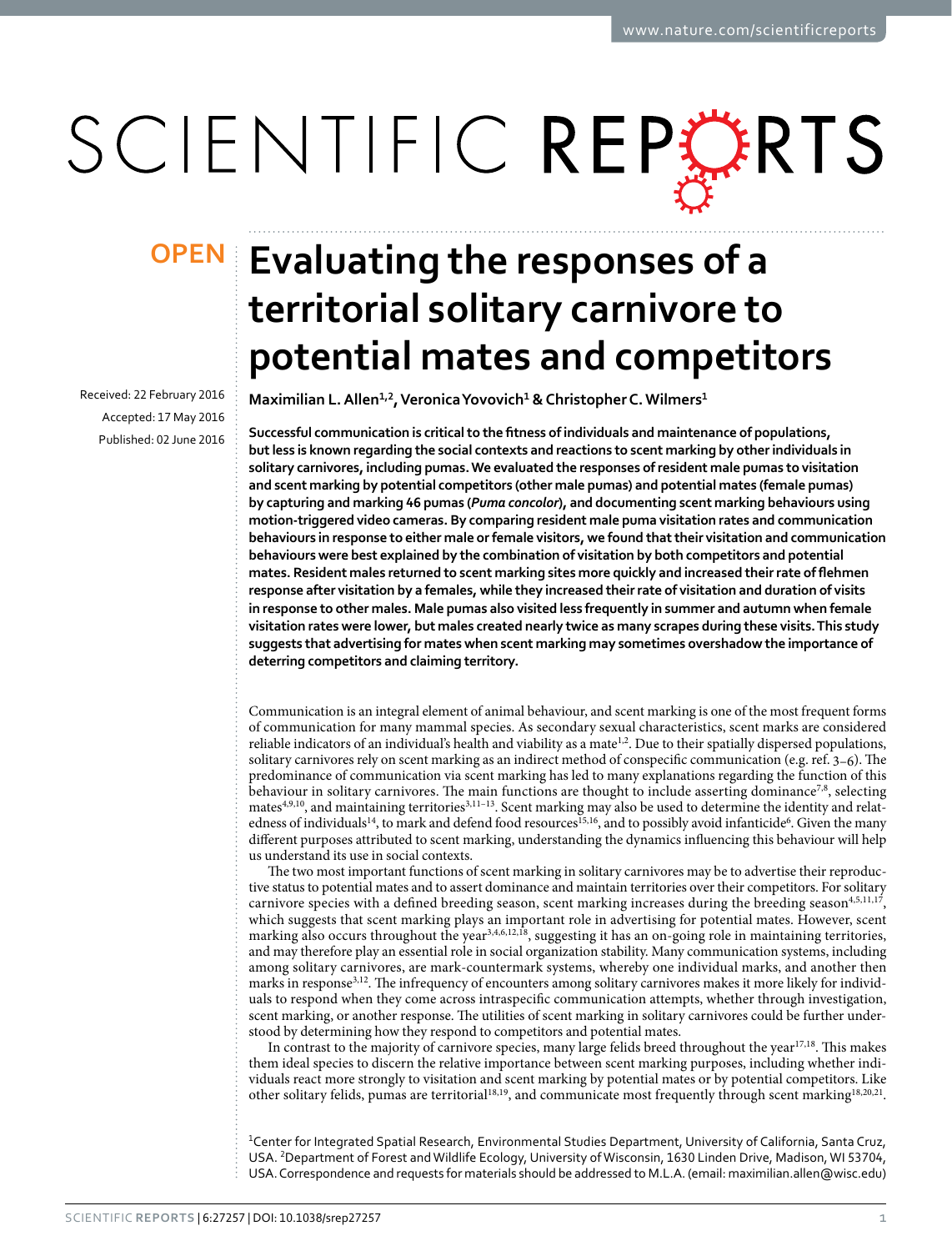Male pumas actively compete for territories that encompass resources, including access to potential mates, and scent mark throughout their territories<sup>[19](#page-7-17)</sup>. Some puma populations, including in our area, show a birth pulse in  $\text{summer}^{22}$  $\text{summer}^{22}$  $\text{summer}^{22}$ , with a related peak in mating season in late winter or spring.

The most frequent form of scent marking by pumas is scraping<sup>18,[20,](#page-7-18)21</sup> (Supplementary Video 1), which is concentrated in areas called 'community scrapes' (e.g. ref. [20](#page-7-18)) or 'shared scrapes' (e.g. ref. [18\)](#page-7-16). We use the term 'community scrapes' hereafter. These are defined as a location in which multiple pumas create scrapes in a small area  $(\geq)$  scrapes in 9 m<sup>2</sup>) that is not associated with a kill or resting site<sup>20</sup>. Male visitation and scent marking at community scrapes occurs regularly throughout the year[10](#page-7-7)[,18](#page-7-16). In contrast, female visitation occurs in short bouts of activ-ity that can be at any time of the year, which most likely correlate with breeding and estrus<sup>[10](#page-7-7),[18](#page-7-16)</sup>. Pumas also exhibit other communication behaviours at community scrapes such as olfactory investigation (Supplementary Video 2), the flehmen response (Supplementary Video 3), body rubbing (Supplementary Video 4), and caterwauling or other vocalizations (e.g. ref. [10](#page-7-7)[,20](#page-7-18)[,21,](#page-7-19)[23](#page-7-21)). Little research has been conducted as to which stimuli elicit communication behaviours, or how these behaviours and their frequency are affected by interactions with potential mates and competitors.

We monitored a puma population with 46 marked individuals from 2011–2014 in order to better understand how male pumas respond to visitation and scent marking by male competitors and potential female mates. We deployed motion-triggered video cameras at community scrapes to record communication behaviours. Our specific objectives were to: 1) determine whether seasonal variation occurred in visitation and scent marking of male pumas at community scrapes. We hypothesized that if visitation and scent marking were based on competitors they would not vary throughout the year, while if they were based on potential mates than visitation rates would be most frequent and the most scrapes would be created in spring to coincide with the perceived peak in the mating season. 2) Determine how male visitation and behaviours changed in response to visitation by possible mates and competitors. We hypothesized that male pumas would visit and exhibit behaviours more frequently after a recent visit by both potential mates and competitors. Additionally, we hypothesized that if potential mates drive male communication, their visitation and display of behaviours would increase in response to visitation by potential mates rather than to visitation by competitors. 3) Determine whether male pumas display stronger responses to visitation by potential mates, competitors, or whether it is a combination of both. We hypothesized that while visitation and scent marking is likely affected by the combination of both, the function of visitation and scent marking may be more affected by potential mates, as they may be the rarest resource in a male's territory.

#### **Results**

We monitored 28 community scrape areas for a mean of 596 ( $\pm$ 45 SE) days. We recorded 724 visits by mature males, and 198 visits by mature females traveling without cubs. We used the 533 visits by the 11 known (collared) mature males in our analyses.

**Seasonal Variation in Visitation.** Male visitation behaviours varied among seasons; including the days until next visit  $(F_{3, 445} = 3.17, p = 0.02)$ , the number of scrapes created  $(F_{3, 519} = 5.60, p < 0.01)$ , and the duration of visits  $(F_{3, 519} = 3.00, p = 0.03)$ . The days until next visit for males in spring was nearly 2 times more frequent than in summer ( $p = 0.01$ ) [\(Fig. 1a](#page-2-0)). In summer, males created 35% more scrapes than in spring ( $p = 0.02$ ), and 30% more than in winter ( $p = 0.01$ ). In autumn, males created 13% more scrapes than in spring ( $p = 0.04$ ) and 9% more than in winter ( $p= 0.01$ ) ([Fig. 1b\)](#page-2-0). The duration of male visits in summer was 25% longer than in spring  $(p=0.05)$ , and marginally longer than in winter (19%,  $p=0.08$ ) [\(Fig. 1c\)](#page-2-0).

A post hoc test showed that the seasonal mean for days until next visit had strong inverse correlations with both the number of scrapes made during visits ( $r^2_{1,3}$  = 0.94, p < 0.01), and visit duration ( $r^2_{1,3}$  = 0.93, p = 0.04). The inverse relationship between the number of scrapes created and days between visits suggests that male pumas create more scrapes during seasons with less frequent visitation ([Fig. 2](#page-3-0)). The inverse relationship between the visit duration and days between visits suggests that males spend longer durations at the scrape during seasons with less frequent visitation.

**Influences on male visitation and behaviours.** Male days until next visit and visit duration increased in response to visitation by other pumas, while their number of scrapes created did note vary significantly ([Table 1](#page-3-1)). The mean time between visits for male pumas was 37% more frequent when another male was present within 28 days ( $F_{1,447}$  = 12.09,  $p$  < 0.01), and 34% more frequent when another male was present within 7 days  $(F<sub>1,447</sub> = 7.34, p = 0.01)$ . The mean time between visits for males was 29% more frequent when a female was present within 28 days ( $F_{1, 447}$  = 18.80,  $p$  < 0.01), and also 29% more frequent when a female was present within 7 days ( $F_{1,447}$  = 15.68,  $p$  < 0.01). Duration of visit was significantly influenced by visits within 7 days by other males, increasing by 31% when another male was present  $(F_{1, 455} = 4.33, p = 0.04)$ , but females did not have a significant effect [\(Table 1\)](#page-3-1). The responses of male pumas to visitation by competitors and potential mates suggest that both are important driving factors in their visitation.

For the display of behaviours, the display of flehmen response and body rubbing increased significantly in response to visitation by other pumas, while scraping and olfactory investigation did not ([Table 2\)](#page-4-0). Flehmen response increased in response to female visitation in both time periods, increasing by 9.4% when a female was present in the previous 28 days  $(X_{1, 463}^2 = 11.37, p < 0.01, phi = 0.17)$ , and by 13.1% when a female was present in the previous 7 days ( $X^2_{1,463}$  = 14.74,  $p$  < 0.01,  $phi$  = 0.19). Flehmen response also increased 8.3% in response to male visitation in the previous 7 days ( $X_{1,463} = 5.29$ ,  $p = 0.02$ ,  $phi = 0.12$ ). Body rubbing increased 9.8% in response to male visitation in the previous 28 days ( $X^2_{1,463}$  = 10.52,  $p$  < 0.01,  $phi = 0.16$ ), but was not significantly influenced by visits by females [\(Table 2\)](#page-4-0).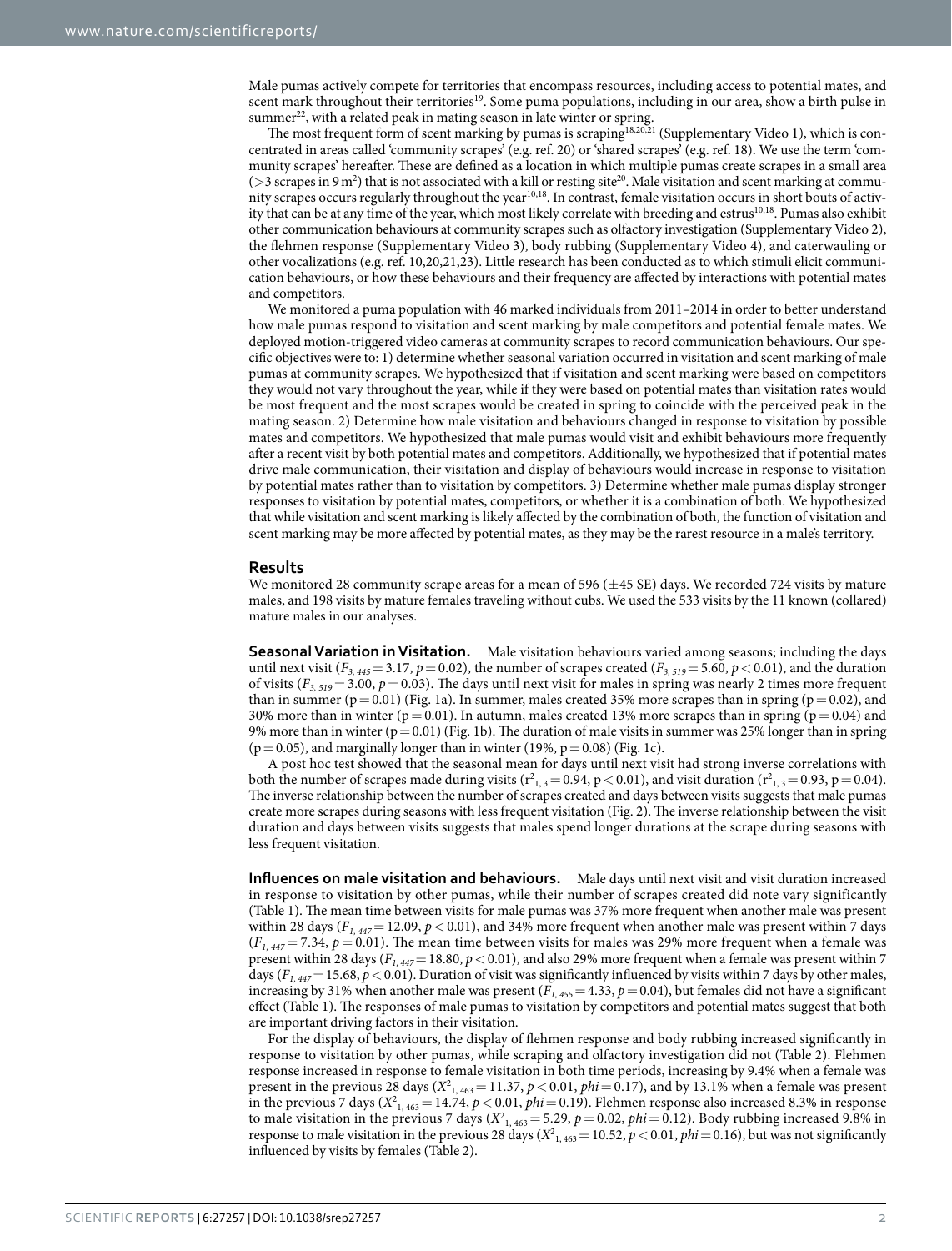

<span id="page-2-0"></span>**Figure 1. The seasonal means for 3 aspects of male puma behaviour: days until next visit (***a***), number of scrapes created (***b***), and duration of visit (***c***)**. For each behaviour we report the mean, the standard error represented as error bars, as well as the F score and p-values from our ANOVA, and significant differences from our post hoc Tukey HSD tests with asterisks of the same colour.

**Comparative effects of competitors and potential mates.** We compared the potential influences on days until next visit, the visit duration, body rubbing and the display of flehmen response by male pumas. Among the five models we tested, the model combining female and male visitation was the clearly the top model for all the variables we tested; all other models were implausible [\(Table 3](#page-4-1)). These top models supported our hypothesis that both competitors and potential mates were important drivers of male puma behaviour.

#### **Discussion**

Due to their spatially dispersed populations, scent marking is an important mechanism for communicating with potential mates and competitors among solitary carnivores. We analysed the use of scent marking behaviours at community scrapes by male pumas to determine whether they exhibited stronger reactions through visitation or communication behaviours to either potential mates or by competitors. Our results support previous theory that has suggested that scent marking is multi-purpose and used for both competitors and potential mates. Based on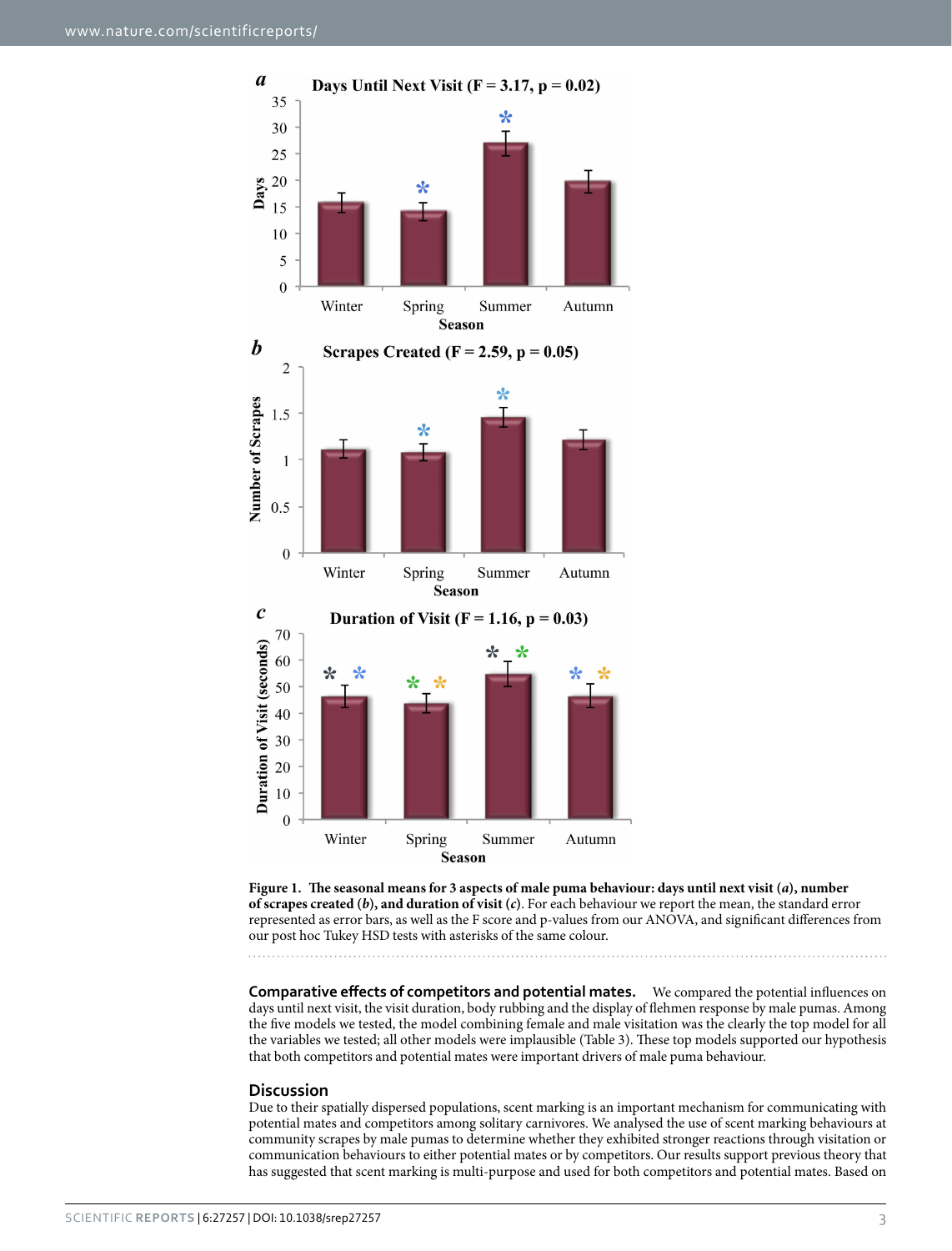

<span id="page-3-0"></span>**Figure 2. The days until next visit and scrapes created by male pumas during each season.** Each variable is represented as its mean value for the season, with error bars representing the standard error. The values have a significant inverse relationship, suggesting that male pumas create more scrapes in seasons with less frequent visits.

<span id="page-3-1"></span>

|                       |            |      | Mean $(\pm SE)$ |                    |                  |                  |                  |
|-----------------------|------------|------|-----------------|--------------------|------------------|------------------|------------------|
| Variable              | <b>Sex</b> | Days | Present         | <b>Not Present</b> | $\boldsymbol{F}$ | $\boldsymbol{p}$ | $\boldsymbol{d}$ |
| Days Until Next Visit | Male       | 28   | 13.1(2.1)       | 20.8(1.3)          | 12.09            | ${<}0.01$        | 0.32             |
|                       |            | 7    | 12.8(2.5)       | 19.4(1.3)          | 7.34             | 0.01             | 0.32             |
|                       | Female     | 28   | 14.0(2.2)       | 19.8(1.2)          | 18.80            | ${<}0.01$        | 0.42             |
|                       |            | 7    | 13.6(2.6)       | 19.1(1.2)          | 15.68            | ${<}0.01$        | 0.49             |
| Scrapes Created       | Male       | 28   | 1.46(0.12)      | 1.23(0.15)         | 2.53             | 0.11             | 0.16             |
|                       |            | 7    | 1.54(0.14)      | 1.26(0.15)         | 2.23             | 0.14             | 0.18             |
|                       | Female     | 28   | 1.25(0.12)      | 1.34(0.16)         | 0.01             | 0.95             | 0.01             |
|                       |            | 7    | 1.20(0.14)      | 1.33(0.16)         | 0.03             | 0.87             | 0.02             |
| Duration of Visit     | Male       | 28   | 58.2(5.1)       | 48.0(5.3)          | 1.44             | 0.23             | 0.12             |
|                       |            | 7    | 63.7(6.2)       | 48.8(5.2)          | 4.33             | 0.04             | 0.25             |
|                       | Female     | 28   | 53.6(5.0)       | 50.7(5.8)          | 2.35             | 0.13             | 0.15             |
|                       |            | 7    | 56.4(6.0)       | 50.4(5.7)          | 1.92             | 0.17             | 0.17             |

**Table 1. The influences of visitation by male and female pumas on visitation behaviours of male pumas.** Visitation behaviour variables include the days until next visit, the number of scrapes created, and duration of visit (in seconds). We tested the influence of whether females and other males had been present in two time periods: the previous month (28 days) and the previous week (7 days). We report the mean, standard error, p-value (significant values in bold), and effect size as Cohen's d scores.

visitation to community scrapes, we found that potential mates sometimes created a stronger response than competitors for male pumas. The best model explaining male puma visitation and scent marking behaviours, however, was the combination of potential mates and competitors. We also found seasonal variation in both visitation and the number of scrapes created by male pumas, and this may be due to the seasonal visitation patterns of female pumas.

The combination of potential mates and competitors was clearly the best explanatory model for each variable we tested. Solitary carnivores rely upon scent marking for intraspecific communication; including scent marking to advertise for potential mates $4,9,10$  $4,9,10$  $4,9,10$  $4,9,10$ , and demonstrating the use of an area to maintain territories from competi-tors<sup>3,11-13,[18](#page-7-16)</sup>. Our results suggest that scent marking is used for multiple purposes, but our results suggest there may be differences in how male pumas react to visits by potential mates and competitors. Future research to determine how potential mates and competitors affect the functional use of scent marking could increase our understanding of behavioural ecology.

Female pumas are less frequent visitors to community scrapes<sup>10</sup>, and we found that when females visit, male pumas show a larger increase in their visitation rate than they do for male puma visits. Male solitary carnivores often compete for territories with food, mates, and other resources, but spatial and temporal unpredictability may make potential mates the most limited resource for which males compete (e.g. ref. [24\)](#page-7-22). Female pumas can be in estrus at any time of year, and likely visit community scrapes at these times in search of breeding opportunities<sup>10,18</sup>. Female pumas often select the males that visit most frequently to breed with $10$ , making it important for a male to be the dominant resident in order to maximize his exposure to community scrapes when a receptive female is present. Scent marking to define a territory may be helpful for many resources, but complete exclusion is seldom achieved[10](#page-7-7). Since the currency for winning the ultimate evolutionary game is successfully producing offspring, securing potential mates could be a more important reason for holding a territory than food or other resources.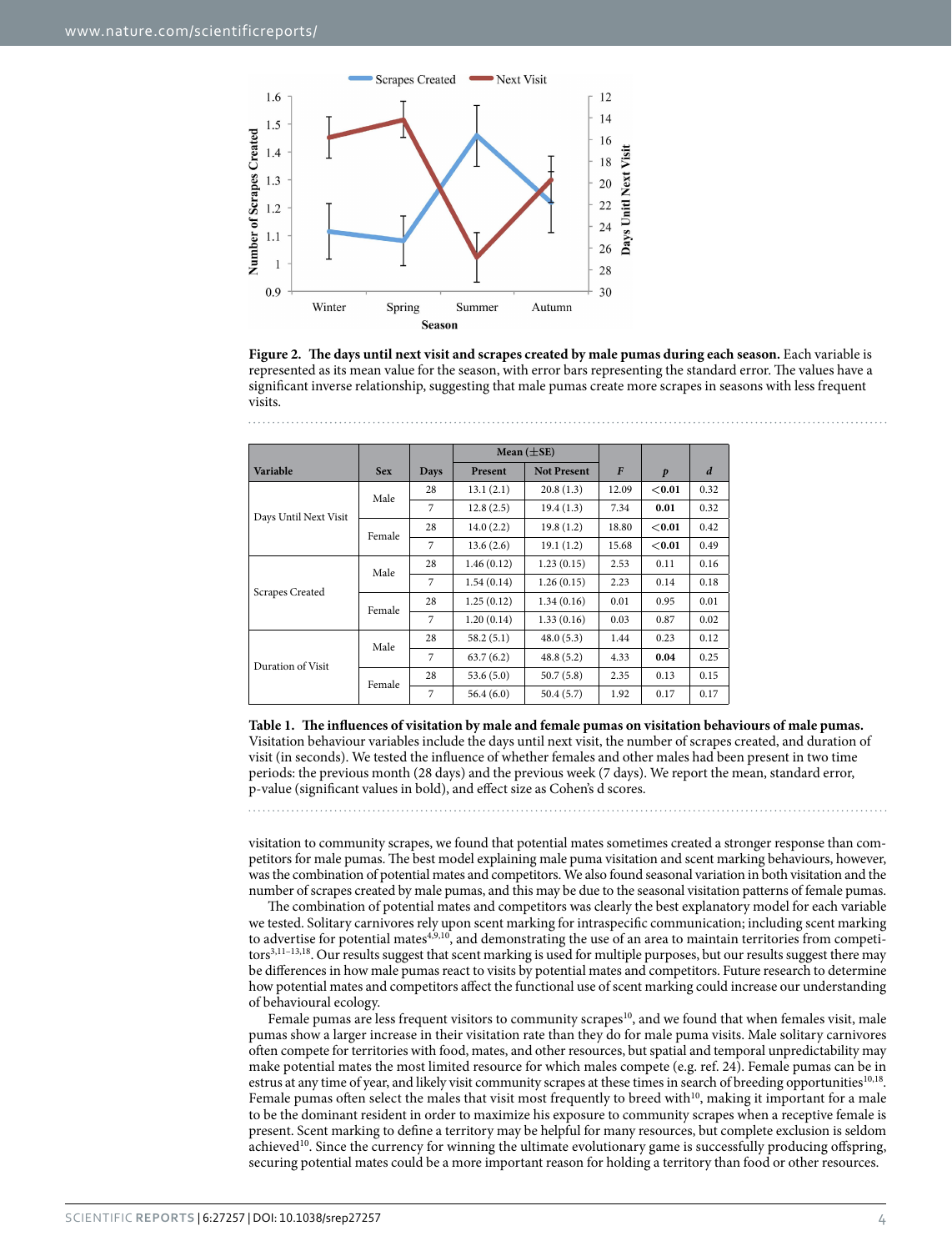<span id="page-4-0"></span>

|                     |            |      | %Displayed     |        |       |                  |      |
|---------------------|------------|------|----------------|--------|-------|------------------|------|
| <b>Behavior</b>     | <b>Sex</b> | Days | <b>Present</b> | Absent | $X^2$ | $\boldsymbol{p}$ | phi  |
| Scraping            | Male       | 28   | 81.5%          | 76.1%  | 1.47  | 0.23             | 0.06 |
|                     |            | 7    | 81.5%          | 77.2%  | 0.49  | 0.49             | 0.04 |
|                     | Female     | 28   | 77.1%          | 78.3%  | 0.03  | 0.86             | 0.01 |
|                     |            | 7    | 76.7%          | 78.2%  | 0.02  | 0.88             | 0.01 |
| <b>Body Rubbing</b> | Male       | 28   | 15.9%          | 6.1%   | 10.52 | < 0.01           | 0.16 |
|                     |            | 7    | 12.3%          | 8.8%   | 0.61  | 0.43             | 0.05 |
|                     | Female     | 28   | 6.9%           | 10.5%  | 1.11  | 0.29             | 0.06 |
|                     |            | 7    | 5.8%           | 10.2%  | 1.13  | 0.29             | 0.06 |
| Investigating       | Male       | 28   | 89.8%          | 88.7%  | 0.04  | 0.84             | 0.02 |
|                     |            | 7    | 91.4%          | 88.6%  | 0.28  | 0.60             | 0.03 |
|                     | Female     | 28   | 90.3%          | 88.5%  | 0.16  | 0.69             | 0.03 |
|                     |            | 7    | 88.4%          | 89.2%  | 0.01  | 0.97             | 0.10 |
| Flehmen Response    | Male       | 28   | 10.8%          | 6.5%   | 2.17  | 0.14             | 0.08 |
|                     |            | 7    | 14.8%          | 6.5%   | 5.29  | 0.02             | 0.12 |
|                     | Female     | 28   | 14.6%          | 5.0%   | 11.37 | < 0.01           | 0.17 |
|                     |            | 7    | 18.6%          | 5.5%   | 14.74 | < 0.01           | 0.19 |

**Table 2. The influences of visitation by male and female pumas on the display of four behaviours (scraping, body rubbing, investigating, and flehmen response) by male pumas.** We tested the influence of females and other males in two time periods, whether the other puma had been present in the previous month (28 days) and if they had been present in the previous week (7 days). For each behaviour we report the percent of visits where the behaviours were displayed, the p-value, and an effect size as *phi* coefficients.

<span id="page-4-1"></span>

| Variable                           | Model                    | <b>AIC</b> | $\triangle$ AIC | $AIC_w$ |
|------------------------------------|--------------------------|------------|-----------------|---------|
|                                    | Male* Female* Season     | 141.44     | 10.05           | 0.01    |
|                                    | $Male + Female + Season$ | 137.95     | 6.56            | 0.04    |
| Days Until Next Visit              | $Male + Female$          | 131.39     | 0.00            | 0.95    |
|                                    | Female* Season           | 341.63     | 210.24          | 0.00    |
|                                    | Female                   | 319.76     | 188.37          | 0.00    |
|                                    | Male                     | 358.10     | 226.71          | 0.00    |
|                                    | Male* Female* Season     | 88.76      | 27.32           | 0.00    |
|                                    | $Male + Female + Season$ | 71.13      | 9.69            | 0.01    |
| Duration Of Visit                  | $Male + Female$          | 61.44      | 0.00            | 0.99    |
|                                    | Female* Season           | 160.88     | 99.44           | 0.00    |
|                                    | Female                   | 136.70     | 75.26           | 0.00    |
|                                    | Male                     | 198.53     | 137.09          | 0.00    |
|                                    | Male* Female* Season     | 66.56      | 11.84           | 0.00    |
|                                    | $Male + Female + Season$ | 69.77      | 15.05           | 0.00    |
| <b>Exhibiting Body Rubbing</b>     | $Male + Female$          | 54.72      | 0.00            | 1.00    |
|                                    | Female* Season           | 140.33     | 85.61           | 0.00    |
|                                    | Female                   | 132.61     | 77.89           | 0.00    |
|                                    | Male                     | 176.14     | 121.42          | 0.00    |
|                                    | Male* Female* Season     | 50.23      | 5.28            | 0.06    |
|                                    | $Male + Female + Season$ | 49.46      | 4.51            | 0.09    |
|                                    | $Male + Female$          | 44.95      | 0.00            | 0.85    |
| <b>Exhibiting Flehmen Response</b> | Female* Season           | 119.76     | 74.81           | 0.00    |
|                                    | Female                   | 122.74     | 77.79           | 0.00    |
|                                    | Male                     | 165.88     | 120.93          | 0.00    |

**Table 3. AIC models comparing the influences on the visitation and behaviours of male pumas.** Variables include the days until next visit (in days), and duration of visit (in seconds), and whether they displayed body rubbing, and the flehmen response. For each variable, we first tested five models to determine which was the best explanatory model, and then tested just male visitation versus female visitation. For each model we report the components of each model, the AIC score, the ΔAIC score, and the AIC weight (AIC*w*).

Contrary to our hypothesis, the number of scrapes created during a visit was apparently not a direct response to either potential mates or competitors. Instead, the number of scrapes created was inversely correlated with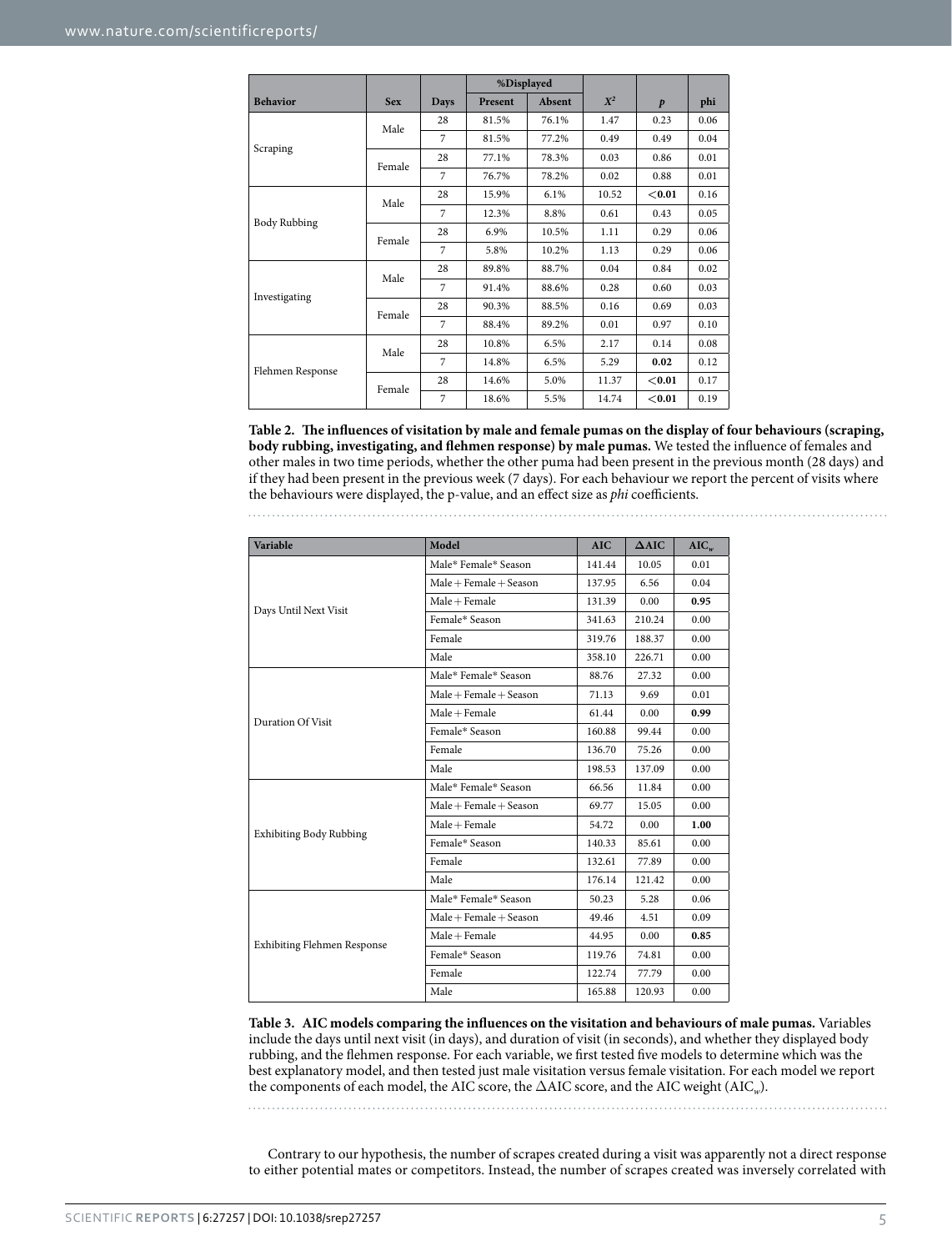visitation, as male pumas created more scrapes during seasons when they visited less frequently. Scent marking is used in some species as a secondary sexual signal to advertise an individual's health and viability as a mate<sup>[1](#page-7-0),2</sup>. In pumas, frequent visitation and scent marking, as a sign of dominance and territory ownership, is an important aspect of mate selection<sup>10</sup>. The increased number of scrapes could be a dishonest signalling behaviour (e.g. ref. [25\)](#page-7-23) to over-represent their visitation and compensate for less frequent visitation during these seasons. By creating more scrapes during seasons with less frequent visitation, male pumas may be able to over-represent their actual visitation for mates, and therefore increase their chances of reproductive success. The greater number of scrapes were also created during the seasons with the hottest seasons, and male pumas may also be leaving more scent to compensate for it drying out. However, this does not explain why visitation is less frequent during these seasons. The seasonal changes in visitation may impact other aspects of puma ecology. For example, many male mammals lose weight during the breeding season because they prioritize securing mating opportunities over acquiring food<sup>26[,27](#page-7-25)</sup>. Once the breeding season has past, individuals increase their foraging rate to recoup lost energy stores. We see similar shifts in puma foraging ecology where pumas in California increase their kill rates in summer and autumn<sup>[28](#page-7-26)</sup>. If the same pattern applies to pumas, they may compensate for periods with lower energy acquisition by spending summer and autumn hunting more frequently, and visiting scrapes less frequently as an energy-saving measure.

In a social context it may be important to distinguish between the functional purposes of scent marking from the proximate frequency of scent marking. A key aspect of scent marking is for defining territories<sup>3,[11](#page-7-8),[12](#page-7-15)</sup>, but the frequency with which a male must scent mark for maintaining boundaries is yet unknown. Scrapes are a combination of two forms of scent marking, with a physical scrape to help other pumas locate the scent, and urine to convey their messages<sup>[20](#page-7-18)</sup>. Urine is also composed of multiple elements, including pheromones, and it is unknown how frequently the separate components need to be refreshed in order to attract mates. This may be a factor that necessitates the frequent visitation and scraping to community scrapes, with increases in visitation in the seasons when females are most likely to be present.

Visitation and the behaviours displayed by males were influenced by visitation of both females (visitation rate and flehmen response) and other males (visitation rate, duration of visits, flehmen response, and body rubbing). The strongest response, as measured by effect size, was in how quickly a male returned after a female visited (*d*= 0.49). Male pumas also increased their display of flehmen response after visitation by potential mates and competitors, which likely enables the male to investigate fresh scent more thoroughly. Males only exhibited more frequent body rubbing when another male was present within 28 days. It may be that body rubbing deposits scent in either larger quantities or in a way that persists longer in the environment. It may be effective in exhibiting their long-term presence to other males for territorial purposes, but may have limited utility to advertise for mate selection by females due to a lack of pheromones (e.g. ref. [29](#page-7-27)). Alternatively, body rubbing may disrupt or dampen the signals left by other males.

#### **Methods**

**Study Area.** Our study area encompassed 1,700 km<sup>2</sup> in the Santa Cruz Mountains of California, including parts of Santa Cruz, San Mateo, and Santa Clara counties [\(Fig. 3\)](#page-6-0). The boundaries of the study area included the Pacific Ocean to the west, Highway 84 and the city of San Jose to the north, the city of Santa Cruz to the south, and Highway 101 to the east. The highways and cities, including California Highway 17 that bisected the study area, were a major source of mortality for pumas in our study<sup>[30](#page-7-28)</sup>, and also acted as barriers to movement; hence, these sites often formed the edges of puma home ranges. Vegetation characteristics and climatic conditions in the study area are classified as Mediterranean and have been described in detail elsewhere<sup>30</sup>.

**Field Methods.** We monitored puma behaviour at community scrapes between May 2011 and January 2014 using motion-triggered video cameras with infrared flash (Bushnell TrophyCam model and TrophyCam HD model, Overland Park, KS). We initially found community scrapes by searching prominent landscape features and areas commonly used by pumas. We then developed a custom algorithm based on our algorithm for identifying kill sites with GPS data<sup>30</sup>. The algorithms identified potential community scrapes by locating clusters of  $\geq$ 3 GPS locations where the locations were recorded more than 7 days apart from each other<sup>30</sup>. We documented 299 community scrapes during field investigations, and placed cameras at active community scrape sites. We programmed cameras to record a 60 s video for each time the camera was triggered, with a 1 s refractory period. To ensure spatially independent samples and also to avoid pseudo-replication, we pooled the data from cameras placed at community scrapes <1 km apart, except in cases where two scrapes were separated by a substantial travel barrier (e.g. an impassable ravine, river, etc.). We excluded any periods with camera malfunctions from our visitation samples.

Concurrent with camera deployment, we captured and placed GPS-enabled collars with unique visual identifiers on 46 pumas, and the capture methods we used are described in detail elsewhere<sup>30</sup>. All animal capture and handling, and experimental procedures were carried out in accordance with approved guidelines from the Independent Animal Care and Use Committee at the University of California, Santa Cruz (Protocols Wilmc0709 and Wilmc1101). When possible, we identified the individual pumas recorded in videos using unique collar identifiers, and subsequently placed the pumas into age and sex classes as: mature male, mature female, immature male, or immature female. For individuals without collars we determined the sex from visible characteristics including the position of the genitals. We removed immature pumas and mature females traveling with kittens from our analyses, as they tend to act as non-participants in mating behaviours<sup>20</sup>.

We quantified aspects of each video that met our qualifications, including the date and time, duration of visit to the closest second (averaged for pooled samples), and number of scrapes created (averaged for pooled samples). We also documented whether behaviours associated with intraspecific communication were displayed, including: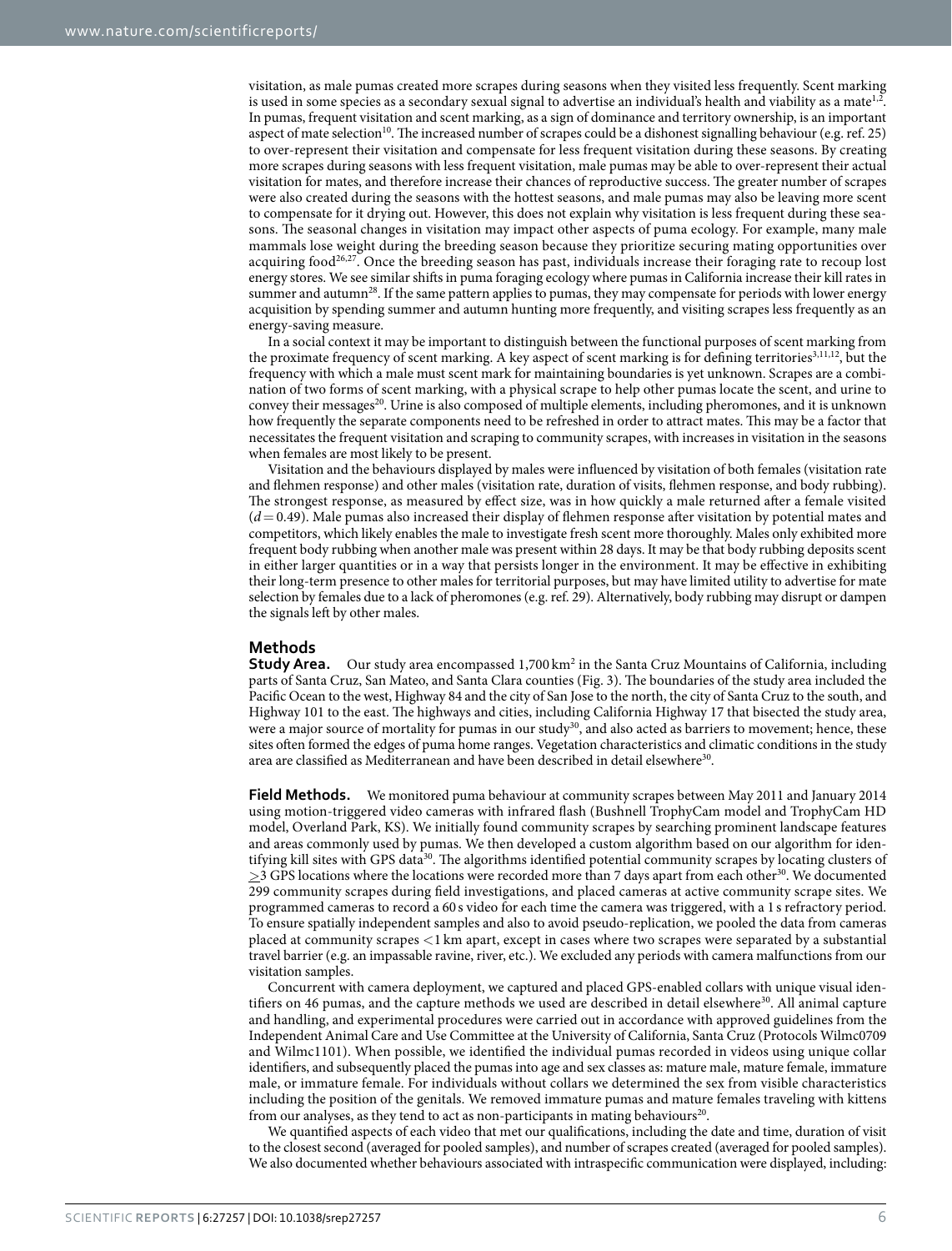

<span id="page-6-0"></span>

scraping (where the puma clawed in substrate with their hind feet and then sometimes urinated and/or defecated on the scraped mound of material; Supplementary Video 1), olfactory investigation (where the puma used its olfactory sense to investigate cues and signals, as noted by the pumas nose within one head length of a scrape or other cue; Supplementary Video 2), flehmen response (where the puma picked up its head and curled back its upper lip, sometimes arching its neck backwards, in order to expose its vomeronasal organ; Supplementary Video 3), and body rubbing (where the puma rubbed its cheek or shoulder on the ground or an object, or rolled back and forth on the ground; Supplementary Video 4).

**Statistical Analyses.** We used program *R* version 3.1.3<sup>31</sup> for all statistical analyses, and following *R* guidelines we cited any associated packages used in analyses. In each analysis, we considered *p*≤0.05 significant.

We wanted to determine whether seasonal variation occurred in visitation and scent marking of male pumas at community scrapes. We used mixed model analyses of variance (ANOVAs) to test for variation among seasons for 3 behaviours: 'days until next visit', 'number of scrapes created per visit', and the 'duration of visit'. We first tested each data set for normality with a Shapiro-Wilk test and for variance equality with a Levene's test<sup>32</sup>. Each data set lacked normality, and we therefore log transformed the data to meet the assumptions of the ANOVA, and then performed the ANOVA using the *nlme* package<sup>33</sup>. We used each of the behaviour variables as our dependent variables in the models, used season (based on the calendar year) as our fixed predictor variable, and included puma identity as a random effect to account for variation among individuals. When we found significant differences we used a post hoc Tukey's HSD test<sup>32</sup> using the *multcomp* package<sup>34</sup> to determine where the significant differences occurred. We then performed post hoc analyses to determine whether the 'days until next visit' by male pumas was correlated with either the 'number of scrapes created per visit' or the 'duration of visit' among different seasons. In each analysis we used the seasonal means of each variable to perform linear regressions.

Next, we wanted to determine how male visitation and behaviours were influenced by the visitation of possible mates and competitors. First, we determined the influence of visitation by potential mates (females) and competitors (other males) for three aspects of visitation for male pumas: 'days until next visit', 'number of scrapes created per visit', and the 'duration of visit'. We modelled each of the variables using a mixed model ANOVA, using the *nlme* package<sup>33</sup>. We used the behaviour variables as our dependent variables in the models, used a categorical predictor of presence or absence of other pumas (first other males, then females) for two time periods: one month (28 days) and one week (7 days) as our fixed predictor variable, and included the individual puma as random effects. We then calculated post hoc effect sizes using Cohen's *d* score, and considered scores of 0.20 small effects, 0.50 medium effects, and 0.80 large effects<sup>[35](#page-7-33)</sup>. Second, we determined the influence of recent visitation by potential mates and competitors on the display of four communication behaviours of male pumas: 'scraping', 'olfactory investigation', 'flehmen response', and 'body rubbing'. We compared the proportion of visits each behaviour was displayed based on the presence of other pumas (first other males, then females) in the previous month using a chi-square test<sup>[32](#page-7-30)</sup>. We then calculated post hoc effect sizes for each behaviour by calculating *phi* coefficients, using the *vcd* package<sup>36</sup>. We considered scores of 0.10 small effects, 0.30 medium effects, and 0.50 large effects<sup>35</sup>.

Last, we used model selection to determine whether male pumas display stronger responses to the visitation of a) potential mates, b) competitors, or c) a combination of both. We considered six models that included various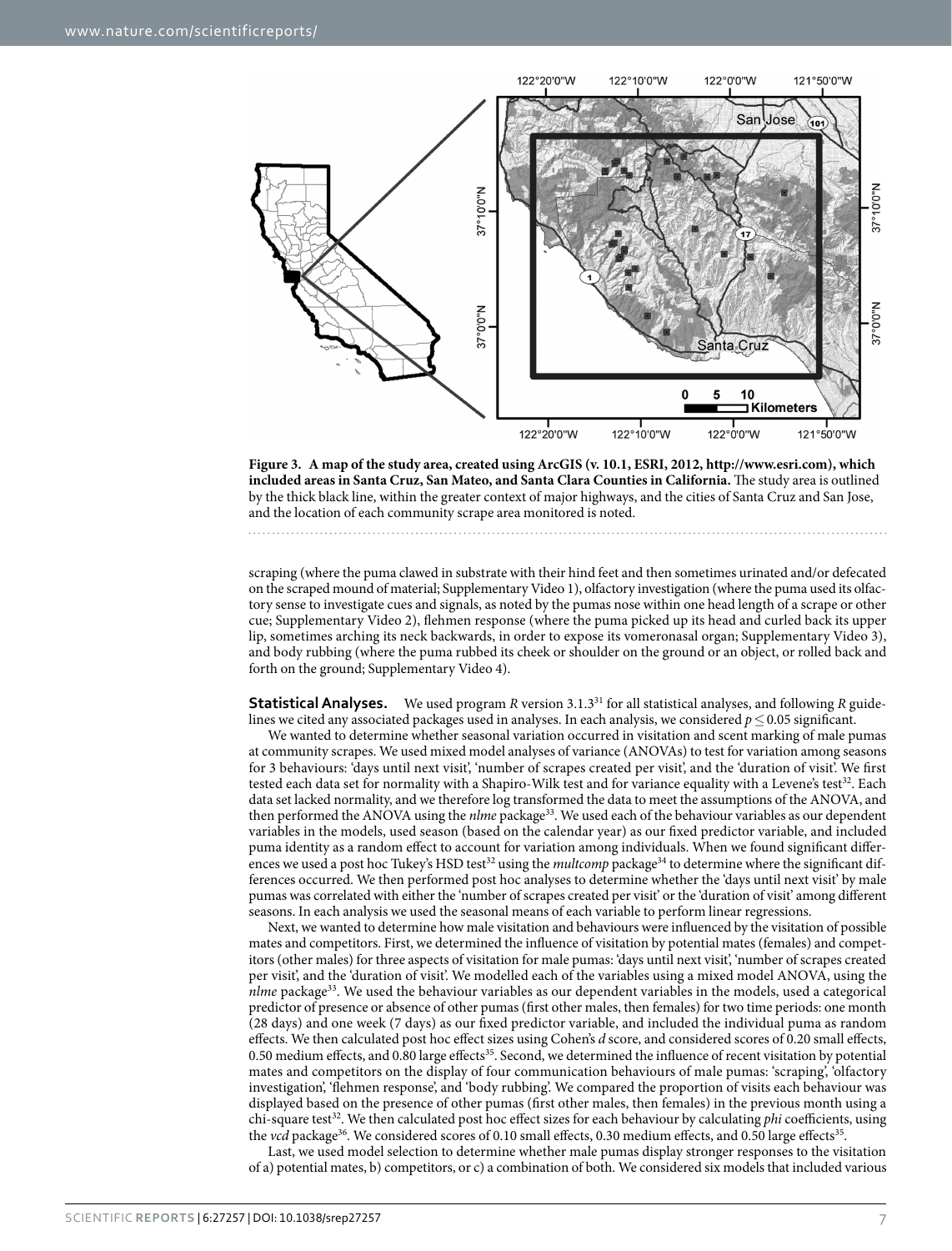permutations of male and female activity and season [\(Table 3](#page-4-1)). We used these models for each of the variables that we found to have a significant relationship in at least one time period (days until next visit, duration of visit, display of body rubbing, display of flehmen response). For our two continuous data sets (days until next visits and the duration of visit) we used a mixed model linear regression, after first log transforming the data to meet the assumptions of the test. For our 2 binomial data sets (display of body rubbing and flehmen response) we used a Generalized Linear Model with a binomial distribution and a logit link. We used the visitation and behaviour variables as our dependent variables in the models, the number of days since the last visit by male and female pumas as our fixed predictor variable, and the identity of the individual male puma as a random effect. Because the behaviours of male pumas are likely to be only influenced by relatively recent visits, we set our cut off for visits by other pumas at 50 days, roughly 3 times the mean 17.7 days between visits for male pumas<sup>10</sup>.

#### <span id="page-7-0"></span>**References**

- <span id="page-7-2"></span><span id="page-7-1"></span>1. Zahavi, A. Mate selection- a selection for a handicap. *J Theor Biol* **53,** 205–214 (1975).
	- 2. Zala, S. M., Potts, W. K. & Penn, D. J. Scent-marking displays provide honest signals of health and infection. *Behav Ecol* **15,** 338–344 (2004).
	- 3. Begg, C. M., Begg, K. S., Du Toit, J. T. & Mills, M. B. L. Scent-marking behaviour of the honey badger, Mellivora capensis (Mustelidae), in the southern Kalahari. *Anim. Behav.* **66,** 917–929 (2003).
	- 4. Vogt, K., Zimmerman, F., Kolliker, M. & Breitenmoser, U. Scent-marking behaviour and social dynamics in a wild population of Eurasian lynx *Lynx lynx*. *Behav. Process.* **106,** 98–106 (2014).
	- 5. Taylor, A. P., Allen, M. L. & Gunther, M. Marking behaviour on rub trees by black bears during breeding season. *Behaviour* **152,** 1097–1111 (2015).
- <span id="page-7-13"></span><span id="page-7-12"></span><span id="page-7-5"></span>6. Clapham, M., Nevin, O. T., Ramsey, A. D. & Rosell, F. A hypothetico-deductive approach to assessing the social function of chemical signaling in a non-territorial solitary carnivore. *PLos One* **7,** e35404 (2012).
- <span id="page-7-3"></span>7. Gese, E. M. & Ruff, R. L. Scent-marking by coyotes, *Canis latrans*: the influence of social and ecological factors. *Anim. Behav.* **54,** 1155–1166 (1997).
- <span id="page-7-4"></span>8. Leuchtenberger, C. & Mourao, G. Scent-marking of giant otter in the southern Pantanal, Brazil. *Ethology* **115,** 210–216 (2009).
- <span id="page-7-6"></span>9. Yamane, A., Doi, T. & Ono, Y. Mating behaviours, courtship rank and mating success of male feral cat (Felis catus). *J. Ethol.* **14,** 35–44 (1996).
- <span id="page-7-8"></span><span id="page-7-7"></span>10. Allen, M. L. *et al.* The role of scent marking in mate selection by female pumas (*Puma concolor*). *PLoS One* **10,** e0139087 (2015).
- 11. Bailey, T. N. Social organization in a bobcat population. *J. Wildl. Manage.* **38,** 435–446 (1974).
- <span id="page-7-15"></span>12. Smith, J. L. D., McDougal, C. & Miquelle, D. Scent marking in free–ranging tigers, Panthera tigris. *Anim. Behav.* **37,** 1–10 (1989).
- 13. Roper, T. J. *et al.* Territorial marking with faeces in Badgers (*Meles meles*): a comparison of boundary and hinterland latrine use. *Behaviour* **127,** 289–307 (1993).
- <span id="page-7-9"></span>14. Rostain, R., Ben-David, M., Groves, P. & Randall, J. A. Why do river otters scent-mark? An experimental test of several hypotheses. *Anim. Behav.* **68,** 703–711 (2004).
- 15. Henry, J. D. The use of urine marking in the scavenging behaviour of the red fox (*Vulpes vulpes*). *Behaviour* **61,** 82–105 (1977).
- <span id="page-7-11"></span><span id="page-7-10"></span>16. Pineiro, A. & Barja, I. Evaluating the function of wildcat faecal marks in relation to the defence of favourable hunting areas. *Ethol. Ecol. Evol.* **27,** 161–172 (2015).
- <span id="page-7-14"></span>17. Bothma, J. P. & le Riche, E. A. N. Evidence of the use of rubbing, scent marking and scratching posts by Kalahari leopards. *J. Arid. Environ.* **29,** 511–517 (1993).
- <span id="page-7-16"></span>18. Logan, K. & Sweanor, L. *Desert puma: evolutionary ecology and conservation of an enduring carnivore*. Island Press: Covelo, CA (2001).
- <span id="page-7-17"></span>19. Logan, K. & Sweanor, L. Behavior and social organization of a solitary carnivore. In *Cougar: ecology and conservation, edited by Maurice Hornocker and Sharon Negri*. University of Chicago Press: 105–117 (2010).
- <span id="page-7-18"></span>20. Allen, M. L., Wittmer, H. U. & Wilmers, C. C. Puma communication behaviors: understanding functional use and variation among sex and age classes. *Behaviour* **151,** 819–840 (2014a).
- <span id="page-7-19"></span>21. Harmsen, B. J., Foster, R. J., Gutierrez, S. M., Marin, S. Y. & Doncaster, C. P. Scrape-marking behavior of jaguars (*Panthera onca*) and pumas (*Puma concolor*). *J. Mammal.* **91,** 1225–1234 (2010).
- <span id="page-7-20"></span>22. Jansen, B. D. & Jenks, J. A. Birth timing for mountain lions (*Puma concolor*); testing the prey availability hypothesis. *PLoS One* **7,** e44625 (2012).
- <span id="page-7-21"></span>23. McBride, R. & McBride, C. Florida panther flehmen response recorded at baited trail camera site. *Southeast. Nat.* **9,** 629–631 (2010).
- <span id="page-7-22"></span>24. Mattisson, J. *et al.* Lethal male–male interactions in Eurasian Lynx. *Mamm Biol* **78,** 304–308 (2013).
- <span id="page-7-23"></span>25. Candolin, U. The use of multiple cues in mate choice. *Biol. Rev.* **78,** 575–595 (2003).
- <span id="page-7-24"></span>26. Yoccoz, N. G., Mysterud, A., Langvatn, R. & Stenseth, N. C. Age–and density–dependent reproductive effort in male red deer. *Proc R Soc B-Biol Sci.* **269,** 1523–1528 (2002).
- <span id="page-7-25"></span>27. Mysterud, A. *et al.* Effects of age, density and sex ratio on reproductive effort in male reindeer (Rangifer tarandus). *J Zool* **261,** 341–344 (2003).
- <span id="page-7-26"></span>28. Allen, M. L., Elbroch, L. M., Casady, D. S. & Wittmer, H. U. Seasonal variation in the feeding ecology of pumas (*Puma concolor*) in northern California. *Can. J. Zoo.* **92,** 397–403 (2014b).
- <span id="page-7-27"></span>29. Hurst, J. L. & Benyon, R. J. Scent wars: the chemobiology of competitive signalling in mice. *Bioessays* **26,** 1288–1298 (2004).
- <span id="page-7-28"></span>30. Wilmers, C. C. *et al.* Scale dependent behavioural responses to human development by a large predator, the puma. *PLoS One* **8,** e60590 (2013).
- <span id="page-7-29"></span>31. R Core Team. R: A language and environment for statistical computing. R foundation for statistical computing, Vienna, Austria. ISBN 3-900051-07-0, URL [http://www.R-project.org/ \(](http://www.R-project.org/ )2015).
- <span id="page-7-31"></span><span id="page-7-30"></span>32. Sokal, R. S. & Rohlf, F. J. Introduction to biostatistics. W.H. *Freeman and Company* (1987).
- <span id="page-7-32"></span>33. Pinheiro, J., Bates, D., DebRoy, S. & Sarkar, D. nmle: linear and nonlinear mixed effect models. *R package version* **3,** 1–108 (2013).
- 34. Hothorn, T., Bretz, F. & Westfall, P. Simultaneous inference in general parametric models. *Biometrical. J.* **50,** 346–363 (2008).
- <span id="page-7-33"></span>35. Cohen, J. A power primer. *Psych. Bull.* **112,** 155–159 (1992).
- <span id="page-7-34"></span>36. Meyer, D., Zeileis, A. & Hornik, K. vcd: visualizing categorical data. *R package version* **1,** 3–1 (2013).

#### **Acknowledgements**

Funding was provided by NSF grants 0963022 and 1255913, the Gordon and Betty Moore Foundation, and the University of California at Santa Cruz. We thank C. Wylie and D. Tichenor for their significant support in helping to capture pumas with hounds, as well as P. Houghtaling, Y. Shakeri and numerous field technicians for their help on the project.